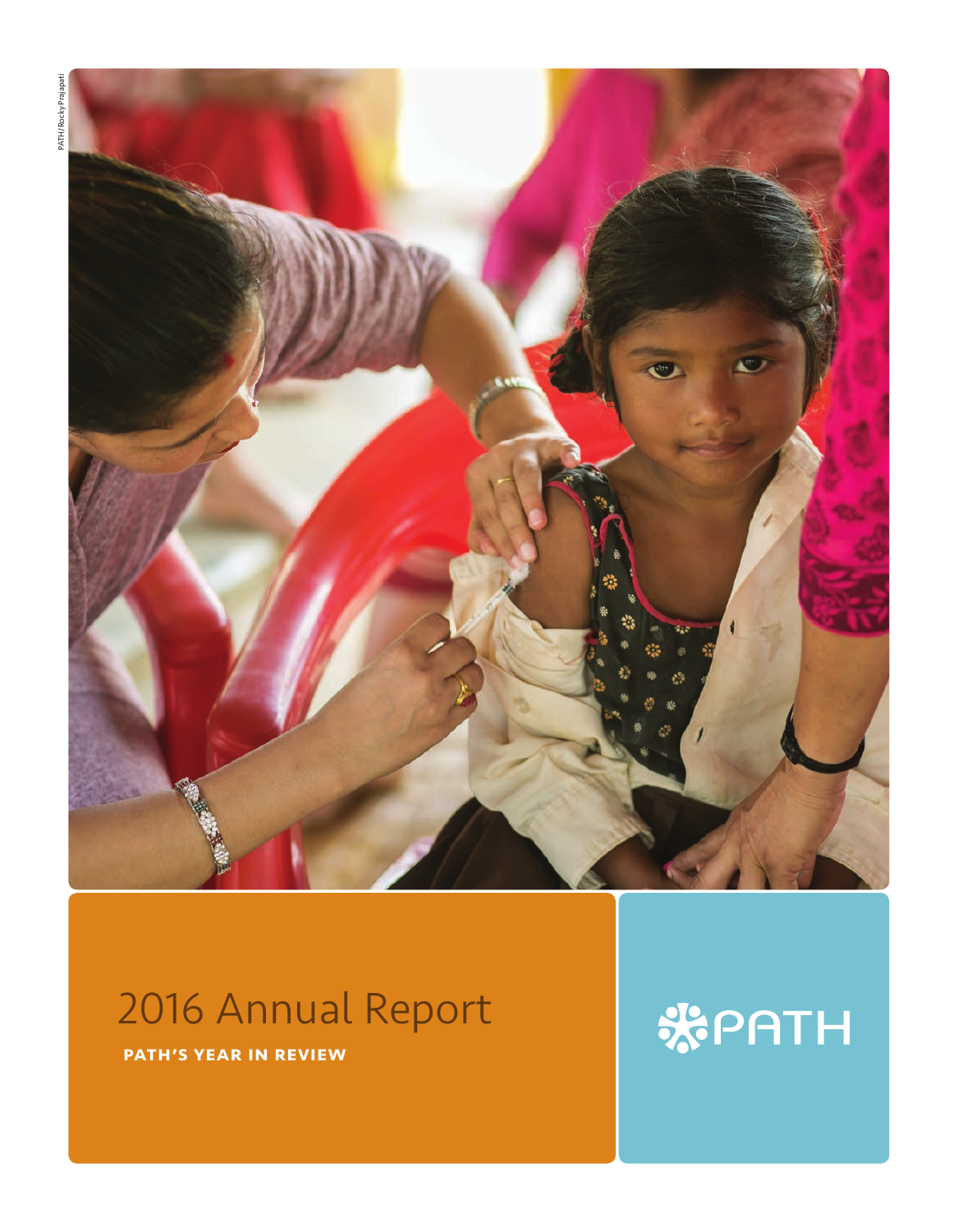# From PATH's president and board chair

Dear PATH friends, supporters, and colleagues:

Health equity is the bedrock of economic opportunity, social justice, and political stability. At PATH, we believe access to high-quality health care shouldn't depend on your gender, your income, or where you were born.

PATH is redoubling our commitment to ensuring that everyone has an equal chance for a healthy life. Even as we face a new climate of uncertainty about the future of global health funding and evidencebased science, we feel a sense of great optimism about what's possible.

New technologies, innovative partnerships, and renewed global commitments to improving the health of the world's women and children are unleashing an unstoppable momentum.

As we celebrate PATH's 40th anniversary this year, we are proud of the contributions we have made to global health with your support. In 2016, PATH advanced new vaccines, drug treatments, and diagnostics; expanded access to nutrition innovations and family planning options; helped countries strengthen health systems and prepare for future epidemics; and advocated for funding and policies that support scientific research and innovation.

Together with our partners and generous donors, PATH reaches an average of 150 million people per year in more than 70 countries through this lifesaving work.

All this and more is possible because of your support and partnership. Thank you for your commitment to a world where innovation ensures that health is within reach for everyone.

With gratitude,

Ture Savis

Steve Davis **Dean Allen** 

President and CEO Chair, Board of Directors



Steve Davis



Dean Allen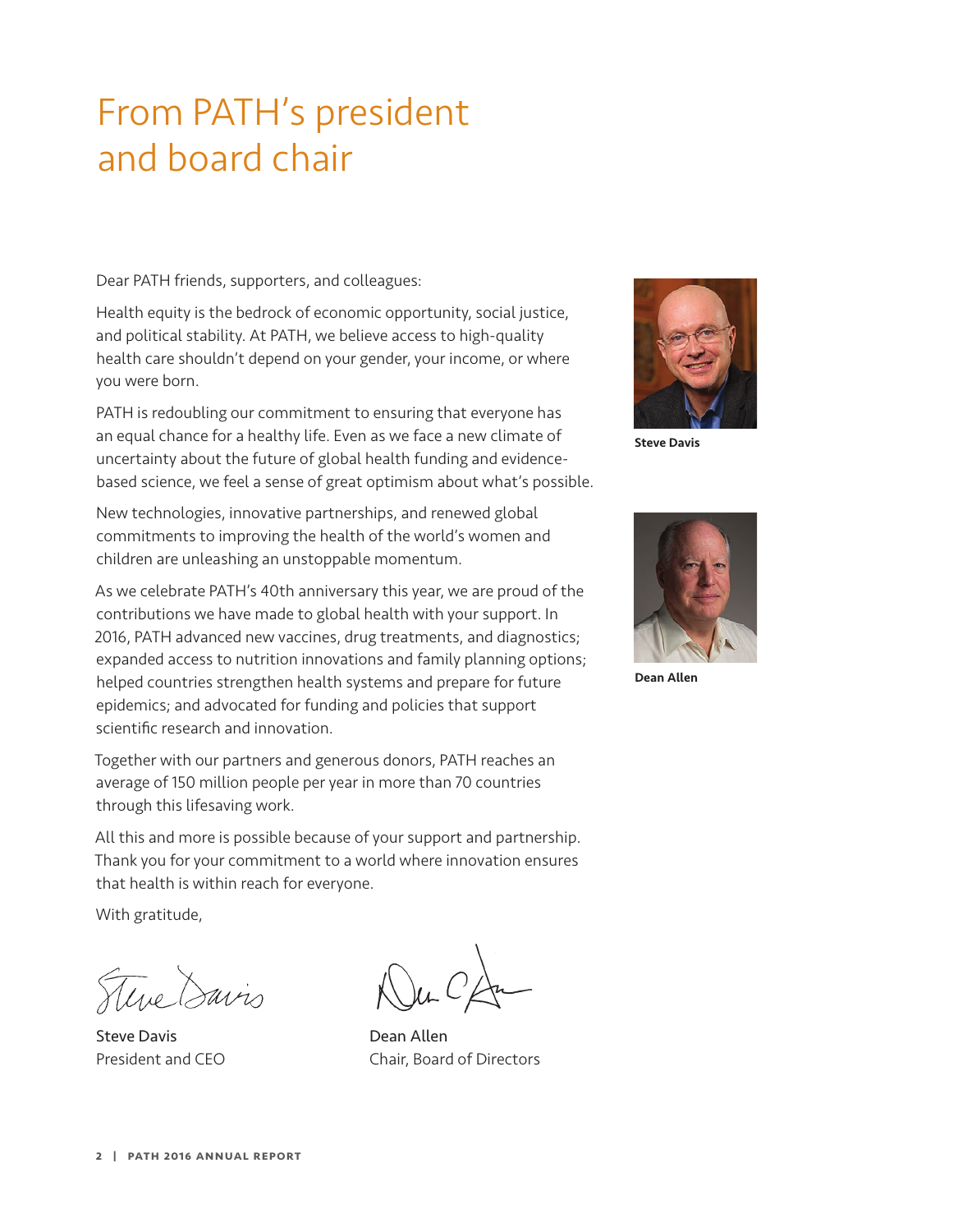# Finances

# **2016 financial summary**

#### Revenue (in thousands)

| <b>TOTAL REVENUE</b>                                                   | \$331,924 |
|------------------------------------------------------------------------|-----------|
| Investments                                                            | 1.470     |
| Corporations                                                           | 3,120     |
| Individuals/other                                                      | 13,183    |
| Other governments, nongovernmental organizations (NGOs), multilaterals | 32,500    |
| US government                                                          | 102,818   |
| Foundations*                                                           | \$178,833 |
|                                                                        |           |

| <b>EXPENSES</b> (in thousands)          |           |
|-----------------------------------------|-----------|
| Program-related:                        |           |
| Public health                           | \$64,915  |
| <b>Essential medicines</b>              | 41,213    |
| International development               | 37,668    |
| Technology development and introduction | 16,976    |
| Cross-program initiatives               | 12,062    |
| Program development                     | 3,667     |
| Subawards to program partners           | 102,940   |
| Subtotal program-related                | \$279,441 |
| Administrative                          | \$41,677  |
| Fundraising                             | 4,143     |
| <b>TOTAL EXPENSES</b>                   | \$325,261 |

#### ASSETS (in thousands)

| <b>TOTAL ASSETS</b>                 | \$555,226 |
|-------------------------------------|-----------|
| Other                               | 21.417    |
| Contributions and awards receivable | 248,430   |
| Invested grant funds                | 181,697   |
| Cash and cash equivalents           | \$103,682 |
|                                     |           |

| 3.394<br>\$500,327 |
|--------------------|
|                    |
|                    |
| 26,051             |
| \$470,882          |
|                    |
|                    |
|                    |

\*Foundations include corporate, family, and other foundations.

\*\*Use of funds includes direct expenses and funds subawarded to partners.

Figures are presented in US dollars.

 Notes: The financial summary is based on PATH's audited financial statements, which are audited by the firm Clark Nuber P.S. Full copies are available on our website at [www.path.org.](http://www.path.org/)

PATH is an international, nonprofit, nongovernmental organization. Our mission is to improve the health of people around the world by advancing technologies, strengthening systems, and encouraging healthy behaviors. Contributions to PATH are tax-exempt under US IRS code 501(c)(3).

#### Sources of revenue



#### Use of funds\*\*



#### Expense allocation

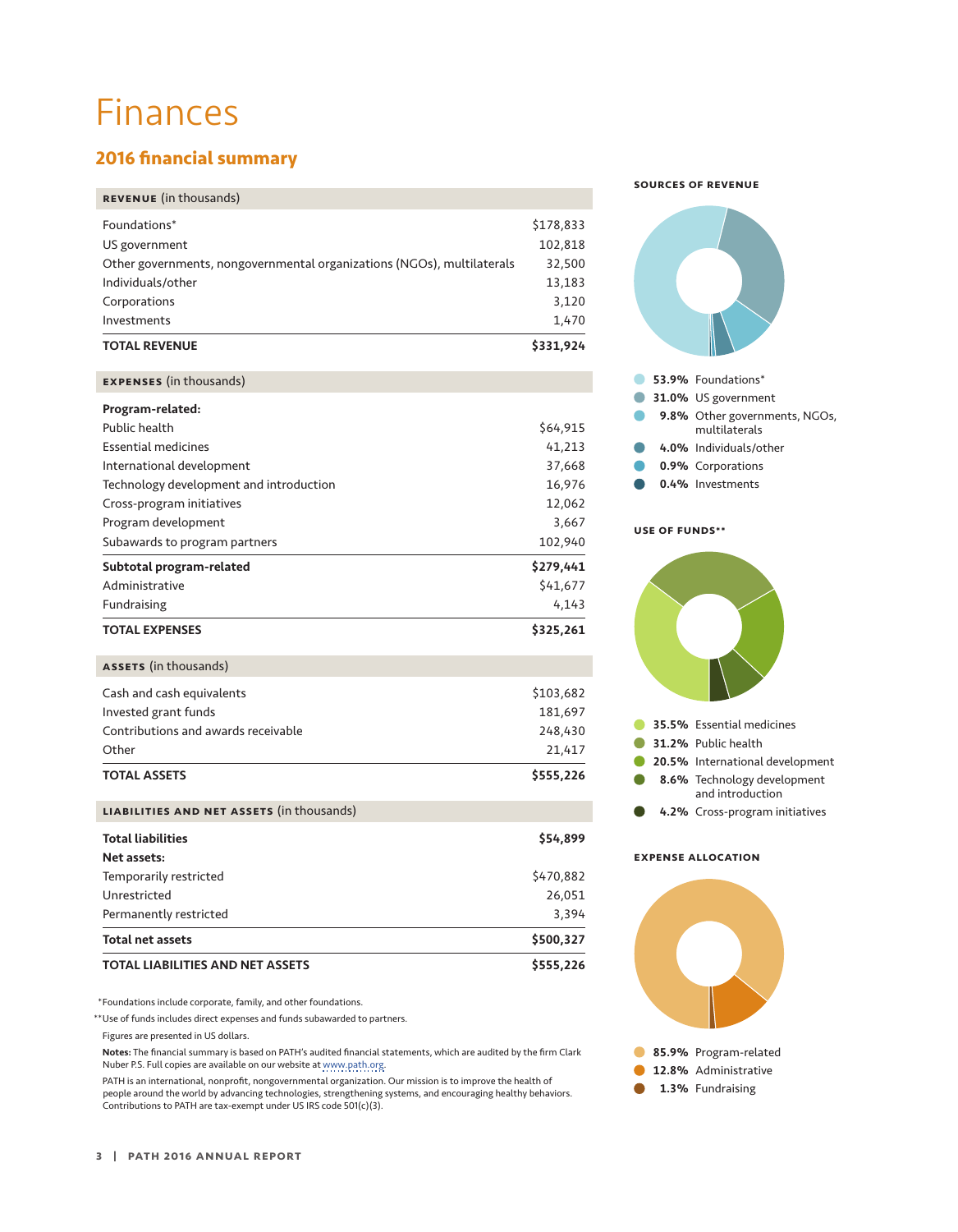# Leadership

# **Board of Directors**

#### Jo Addy, MBA, MPA

*United States* Founder and Managing Director Alsweb Business Advantage Upper Marlboro, MD USA

#### **Dean Allen CHAIR**

*United States* **CEO McKinstrv** Seattle, WA USA

# Phyllis Campbell, MBA

*United States* Chairman, Pacific Northwest JPMorgan Chase & Co. Seattle, WA USA

#### Alex Chika Ezeh, PhD, MSc\* *Nigeria*

Executive Director African Population & Health Research Center Nairobi, Kenya

#### George Gotsadze, MD, PhD\*

*Georgia*  Director Curatio International Foundation Tbilisi, Georgia

#### Peggy Johnson

*United States* Executive Vice President Microsoft Seattle, WA USA

#### David King, JD TREASURER *United States*

Chairman and CEO LabCorp Burlington, NC USA

\*Retired from board service in 2016.

#### Gary Locke, JD *United States*

Former Governor of Washington State Former US Secretary of State for Commerce Former US Ambassador to China Seattle, WA USA

#### Tsitsi Masiyiwa, MBA

*Zimbabwe* Cofounder and Executive Chair Higher Life Foundation Johannesburg, South Africa

### **Bruce McNamer, JD, MBA ACTING VICE CHAIR** *United States*

CEO/President Community Foundation for the National Capital Region Washington, DC USA

#### Laurie Michaels, PhD

*United States* Founder, CEO Open Road Alliance Colorado, USA

#### Felix Olale, MD, PhD SECRETARY

*Kenya* Partner LeapFrog Investments Nairobi, Kenya Johannesburg, South Africa

#### Deanna Oppenheimer

*United States* Founder CameoWorks, LLC Seattle, WA USA

#### Kevin Reilly, MBA *United States*

Former President Wyeth Vaccines and Nutrition Rosemont, PA USA

#### Dennis Schmatz, PhD *United States*

Former Vice President of Infectious Disease Research and Animal Health Merck & Co., Inc. New Jersey, USA

#### Peter Smith, CBE, DSc, FMedSci\*

*United Kingdom* Professor MRC Tropical Epidemiology Group London School of Hygiene & Tropical Medicine London, UK

#### Rajendra Vattikuti, MS

*United States*

Founder and Former President and CEO Covansys Founder Vattikuti Foundation Southfield, MI USA

#### Ireena Vittal, MBA *India*

Former Partner McKinsey and Company New Delhi, India

# Yehong Zhang, PhD, MBA

*China/United States* CEO Luye Pharmaceutical Group (International) Shanghai, China New Jersey, USA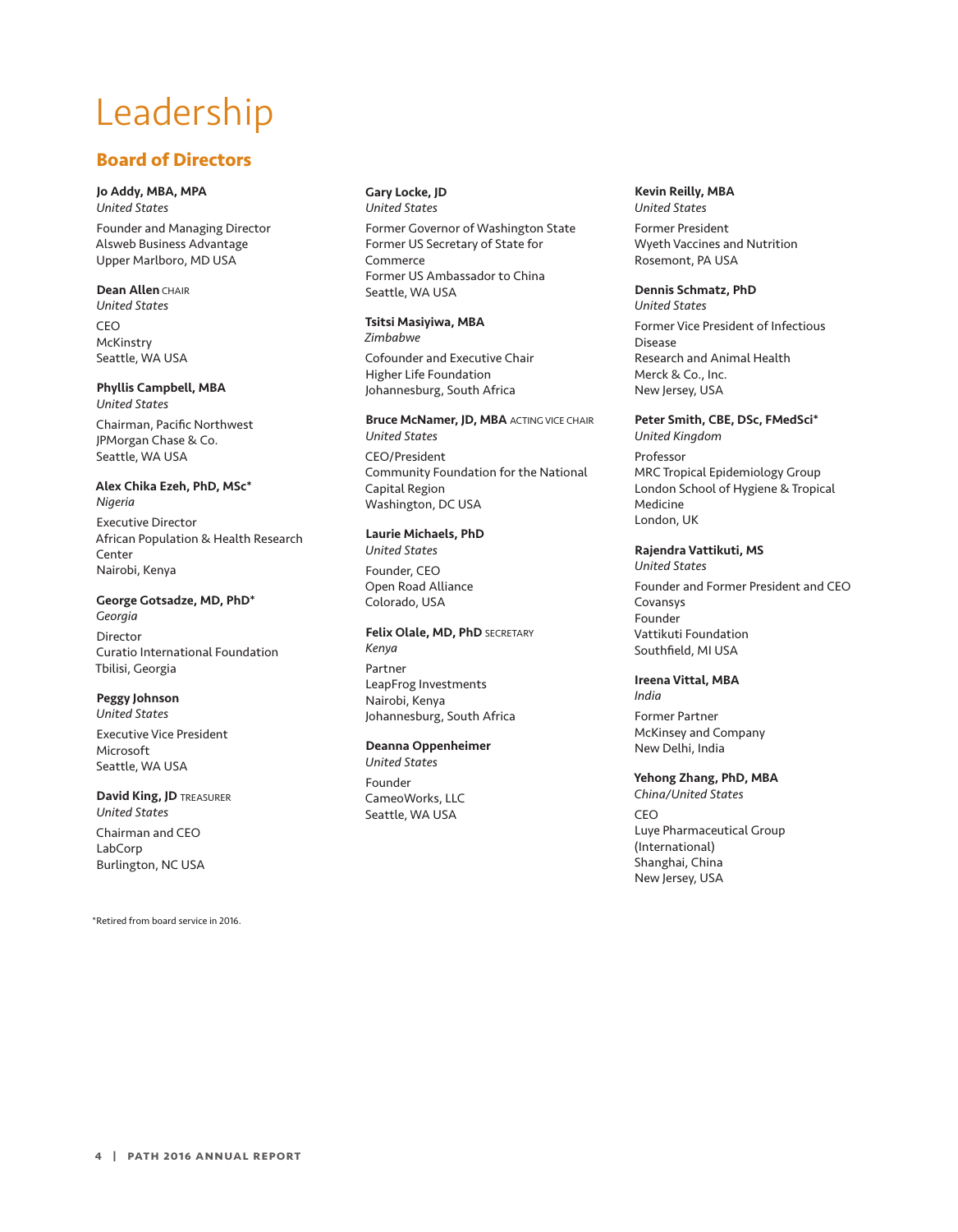### **Executive Team**

Steve Davis, MA, JD President and CEO

Amie Batson, MBA Chief Strategy Officer Vice President, Strategy and Learning

Kathy Cahill, MPH Vice President, International Development

David Fleming, MD Vice President, Public Health

## **Program Leaders**

INTERNATIONAL DEVELOPMENT

Mona Byrkit, MPH Mekong Region

Craig Friderichs, MD South Africa

Kateryna (Katya) Gamazina, MD Ukraine

Philippe Guinot, MBA Europe and West Africa

Trad Hatton, MA, MHS Democratic Republic of the Congo

Neeraj Jain, MBA India

Tirsit Grishaw Legesse, MS Ethiopia

Nanthalile Mugala, MD, MMed Zambia

Emmanuel Mugisha, PhD, MPH Uganda

Rikka Trangsrud, MA Kenya

Jason Walton, MPP International Development

YanXiang (Michael) Wang, MBA China

To be hired Tanzania

David C. Kaslow, MD Vice President, Essential Medicines Director, Center for Vaccine Innovation and Access

Dan Laster, JD Chief Operating Officer and General Counsel, Operations and Research Affairs

Mark D. Murray Vice President, Global Engagement and Communications

#### ESSENTIAL MEDICINES

Deborah Atherly, PhD Policy, Access, and Introduction, Center for Vaccine Innovation and Access

Ashley Birkett, PhD Malaria Vaccine Initiative Malaria Disease Area, Center for Vaccine Innovation and Access

Frederick J. Cassels, PhD Enteric & Diarrheal Diseases, Center for Vaccine Innovation and Access

Jorge Flores, MD Clinical, Center for Vaccine Innovation and Access

Bruce L. Innis, MD, FIDSA Respiratory Infections & Maternal Immunizations, Center for Vaccine Innovation and Access

John Konz, PhD Integrated Portfolio and Financial Management, Center for Vaccine Innovation and Access

Harshvardhan (Hersh) Mehta, PhD Chemistry Manufacturing & Controls, Center for Vaccine Innovation and Access

Karen Midthun, MD Regulatory, Center for Vaccine Innovation and Access

Jessica Milman, MPH Office of Essential Medicines

David Shoultz, PhD, MS, MBA Drug Development

Kathryn O'Driscoll Chief Human Resources Officer

Olivia Polius Chief Financial Officer Vice President, Finance, Technology, and Infrastructure

Praveen Raja, PhD Vice President, Technology Development and Introduction

#### PUBLIC HEALTH

Martha Brady, MS Reproductive Health

Cyril Engmann, MD, FAAP Maternal, Newborn, and Child Health and Nutrition

Katharine Kreis, MPH Nutrition Innovations

Helen McGuire, MHA Noncommunicable Diseases

Bindiya Patel, MPA Public Health

Dykki Settle Digital Health Solutions

Larry Slutsker, MD, MPH Malaria and Neglected Tropical Diseases Center for Malaria Control and Elimination

Johannes van Dam, MD, MSc Health Systems Innovation and Delivery HIV/AIDS and Tuberculosis

TECHNOLOGY DEVELOPMENT AND INTRODUCTION

Tala de los Santos, MS, MBA **Diagnostics** 

Kim Kertson, MBA (interim) Devices and Tools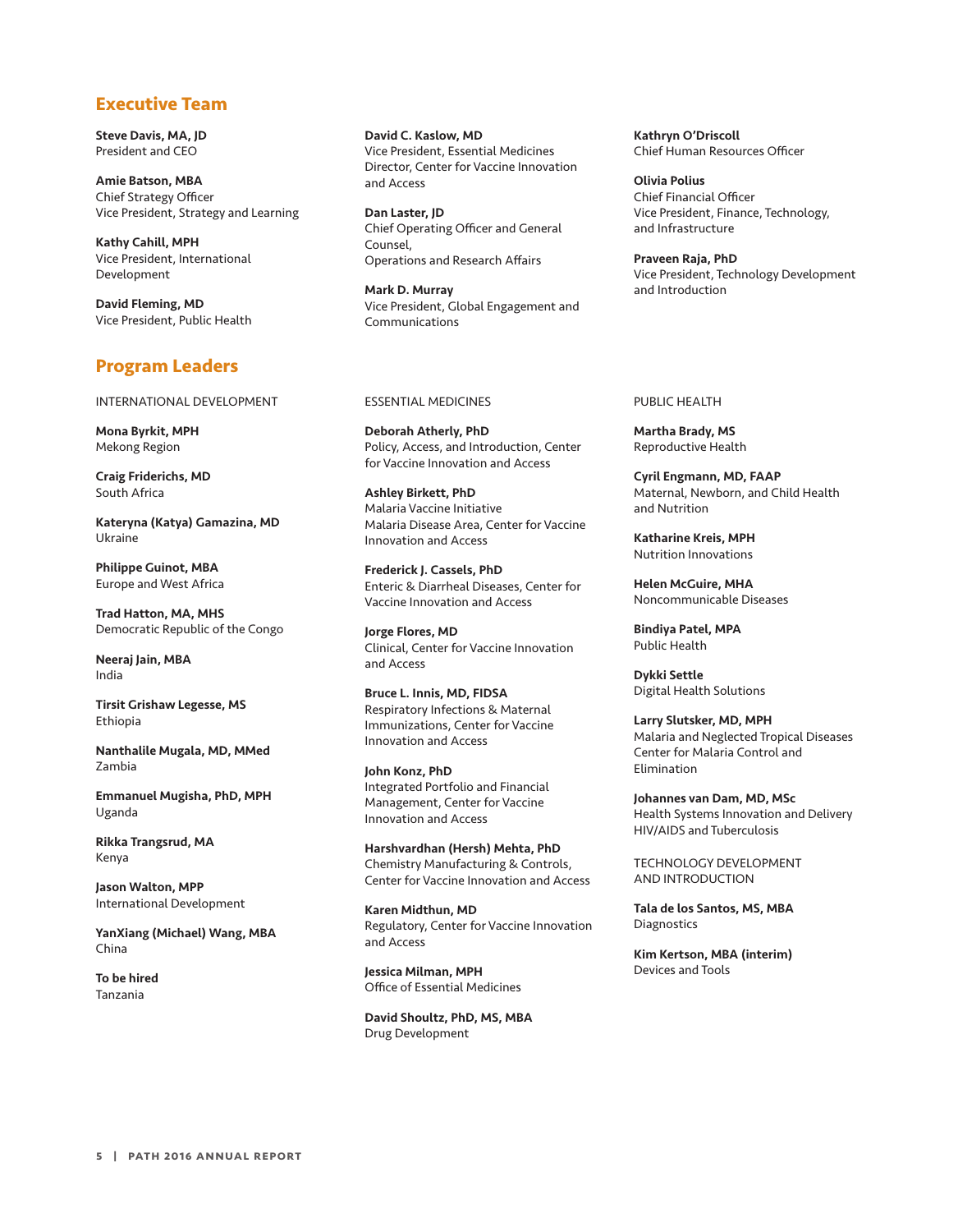# PATH's global presence

PATH works in more than 70 countries to accelerate innovation that saves lives and improves health, especially among women and children.

Our **country-based projects** tackle top-priority health challenges at the local and national levels in collaboration with governments, private-sector partners, and others. Our **global partnerships** address international-level health priorities, policies, and financing in collaboration with policymakers, funders, and others.



### **Office locations**

Belgium | Brussels China | Beijing Democratic Republic of the Congo | Kinshasa, Kisangani, Kolwezi, Lubumbashi

Ethiopia | Addis Ababa, Injibara

Ghana | Accra

India | Lucknow, Mumbai, New Delhi

Kenya | Bungoma, Busia, Kakamega, Kisumu, Migori, Nairobi, Nyamira, Oyugis Malawi | Lilongwe Mozambique | Maputo, Matola Myanmar | Yangon Peru | Lima Senegal | Dakar South Africa | Johannesburg

Switzerland | Geneva

Tanzania | Arusha, Dar es Salaam

Uganda | Kampala, Mbale, Mbarara

Ukraine | Kyiv

United States | San Francisco, Seattle (headquarters), Washington, DC

Vietnam | Hanoi, Ho Chi Minh City

Zambia | Livingstone, Lusaka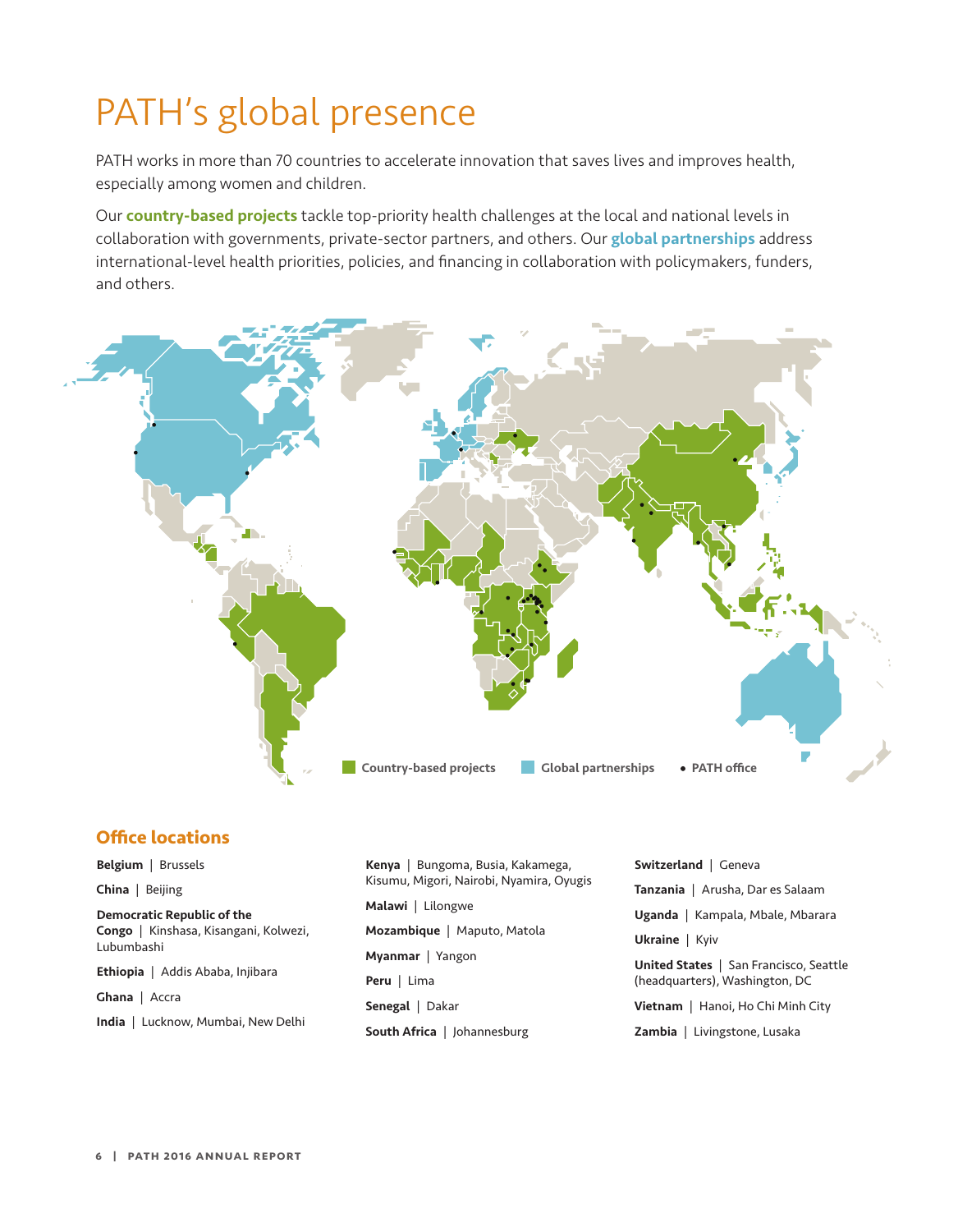# Joining forces to create a more equitable world

Thank you for your commitment to improving health and saving lives around the world! Your contributions and collaboration are essential to ensuring that everyone has an equal chance for a healthy life.

PATH's commitment to good financial stewardship has earned us the highest possible rating of four stars from Charity Navigator, America's largest independent evaluator of nonprofits.



## **Foundations**

Bainbridge Community Foundation Bernard van Leer Foundation Bill & Melinda Gates Foundation Branson Family Foundation Brookshire Green Foundation Children's Investment Fund Foundation The Chisholm Foundation The Cleveland H. Dodge Foundation, Inc. Community Foundation for the National Capital Region Community Foundation of Greater Des Moines Conrad N. Hilton Foundation Crown Agents The David and Lucile Packard Foundation Dean & Vicki Allen/McKinstry Charitable Foundation Elizabeth Glaser Pediatric AIDS Foundation Enterprise Holdings Foundation Family Larsson-Rosenquist Foundation Fondation Mérieux Francis and Christine Martin Family Foundation The Frankel Foundation Global Good Fund Hayes Family Fund The Horace W. Goldsmith Foundation Hurlbut-Johnson Fund Jewish Community Federation John D. and Catherine T. MacArthur Foundation Johnson & Johnson Family of Companies Contribution Fund

Keith & Mary Kay McCaw Family Foundation Laird Norton Family Foundation Lee Family Leslie Fund, Inc. Margaret A. Cargill Foundation Martin-Fabert Foundation Mayer-Nyeu Charitable Fund McMinn Foundation Merck Partnership for Giving M.J. Murdock Charitable Trust Moccasin Lake Foundation National Philanthropic Trust The Norcliffe Foundation North Georgia Community Foundation Paul G. Allen Family Foundation Ren Che Foundation The Rockefeller Foundation Sall Family Foundation The San Francisco Foundation Satya and Rao Remala Foundation Schwab Charitable Fund The Seattle Foundation Shickman Family Foundation Sight and Life Foundation Silicon Valley Community Foundation Silver Family Foundation Starfish Foundation Stroum Family Foundation Susan G. Komen for the Cure® Vanguard Charitable Endowment Vattikuti Foundation The Walt Disney Company Foundation Weber Shain Foundation

Wellcome Trust Wellsprings Family Foundation Whatley Foundation The William and Flora Hewlett Foundation The Wilson Family Foundation Anonymous (5)

# **Governments and international agencies**

Australian Agency for International Development Canadian International Development Agency Grand Challenges Canada National Institutes of Health Norwegian Agency for Development Cooperation UK Department for International Development United Nations Children's Fund United Nations Development Programme United Nations Foundation United Nations Office for Project Services United Nations Population Fund US Agency for International Development US Centers for Disease Control and Prevention US Department of Health and Human Services The World Bank Group World Health Organization World Health Organization Global Service Centre

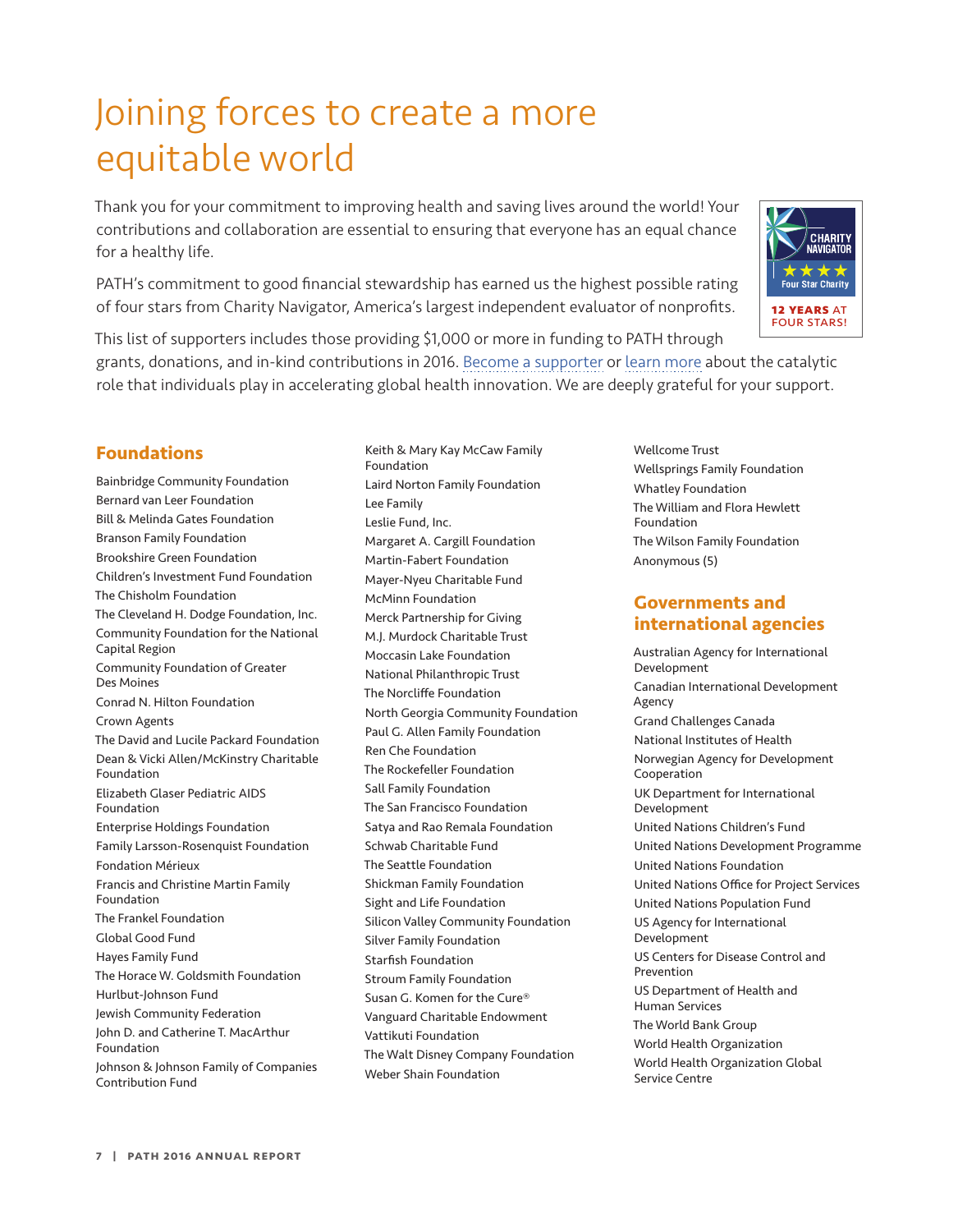# **Nongovernmental and health organizations and universities**

501 Commons Abt Associates, Maryland Asociacion Global Brigadas de Honduras Aurum Institute Boston Children's Hospital Capital for Good Centre for Health Solutions—Kenya Children's National Medical Center FHI 360 Fred Hutchinson Cancer Research Center Gavi, the Vaccine Alliance Georgia Tech Research Corporation Global Alliance for Livestock Veterinary Medicines Global Fund to Fight AIDS, Tuberculosis and Malaria Global Health Innovative Technology Fund Global Impact Global to Local Group Health Cooperative Icahn School of Medicine at Mount Sinai ICF International Infectious Disease Research Institute Innovative Vector Control Consortium International Initiative for Impact Evaluation International Potato Center/Centro Internacional de la Papa Jhpiego Johns Hopkins University John Snow, Inc. JSI Research & Training Institute, Inc. Keck Graduate Institute of Applied Life Sciences KNCV Tuberculosis Foundation London School of Hygiene & Tropical Medicine Malaria No More UK Management Sciences for Health Massachusetts General Hospital Medical Research Council National Malaria Control Program— Senegal Norwegian Cancer Society Options Consultancy Services Ltd. Pathfinder International The Population Council Population Services International Results for Development RTI International

Save the Children Seattle Children's Hospital Soundview Health Associates Swedish Medical Center The Task Force for Global Health Tulane University Union for International Cancer Control United Way of Greater Los Angeles United Way of San Luis Obispo County University of Maryland University of Oxford University of Washington Anonymous

# **Corporations and corporate foundations**

Abbott Fund Aetna Foundation, Inc. Amazon AstraZeneca Autodesk Foundation Autodesk, Inc. Bank of America Merrill Lynch Beijing Tiantan Biological Products Co., Ltd. BHP Billiton Sustainable Communities Trust Blistex Inc. Bridge Partners Consulting Cameron Catering Clark Nuber P.S. **CortControl** CureVac AG Delta Air Lines, Inc. DF/Net Research, Inc. Eulysis UK Limited Expedia, Inc. ExxonMobil Foundation Genentech, Inc. Gilead Sciences Foundation GLY Construction, Inc. **GMMB** Google Inc. GSK Hope Consulting Hotchkis and Wiley Capital Management, LLC Huntington Steele LLC ImpactAssets, Inc. Initiatives Inc. ITAD, Ltd. Janssen Research & Development, LLC Johnson & Johnson

Johnson & Johnson Corporate Citizenship Trust JPMorgan Chase Foundation Kinzer Partners Lani Cao Law Office LifeAssay Diagnostics (Pty) Ltd. Linksbridge SPC MBio Diagnostics, Inc. Medtronic Foundation Merck & Co., Inc. Microsoft Corporation NBBJ Architects Novartis Foundation Novo Nordisk A/S Pfizer Foundation Pfizer Inc. Pivotal Consulting Puget Sound Business Journal Richter International Consulting Rommelag Kunststoff-Maschinen Vertriebsgesellschaft mbH Schoenfeld Interiors Seattle Mariners Seneca Group Serum Institute of India Pvt. Ltd. Shanghai Zerun Biotechnology Co., Ltd. Siemens Foundation SkB Architects, Inc. Starbucks Foundation Tableau Foundation Tableau Software Temptime Corporation TFC BioSciences University Research Co., LLC Ustar Biotechnologies (Hangzhou) Ltd. uZoom Vital Wave Vulcan Inc. Waldron Weber Shandwick Anonymous (3)

# **Global Health Heroes (\$100,000+ to the Reach Campaign)**

#### \$1 million and above

Abbott Fund Dean & Vicki Allen/McKinstry Charitable Foundation BHP Billiton Sustainable Communities **Trust** Bill & Melinda Gates Foundation Conrad N. Hilton Foundation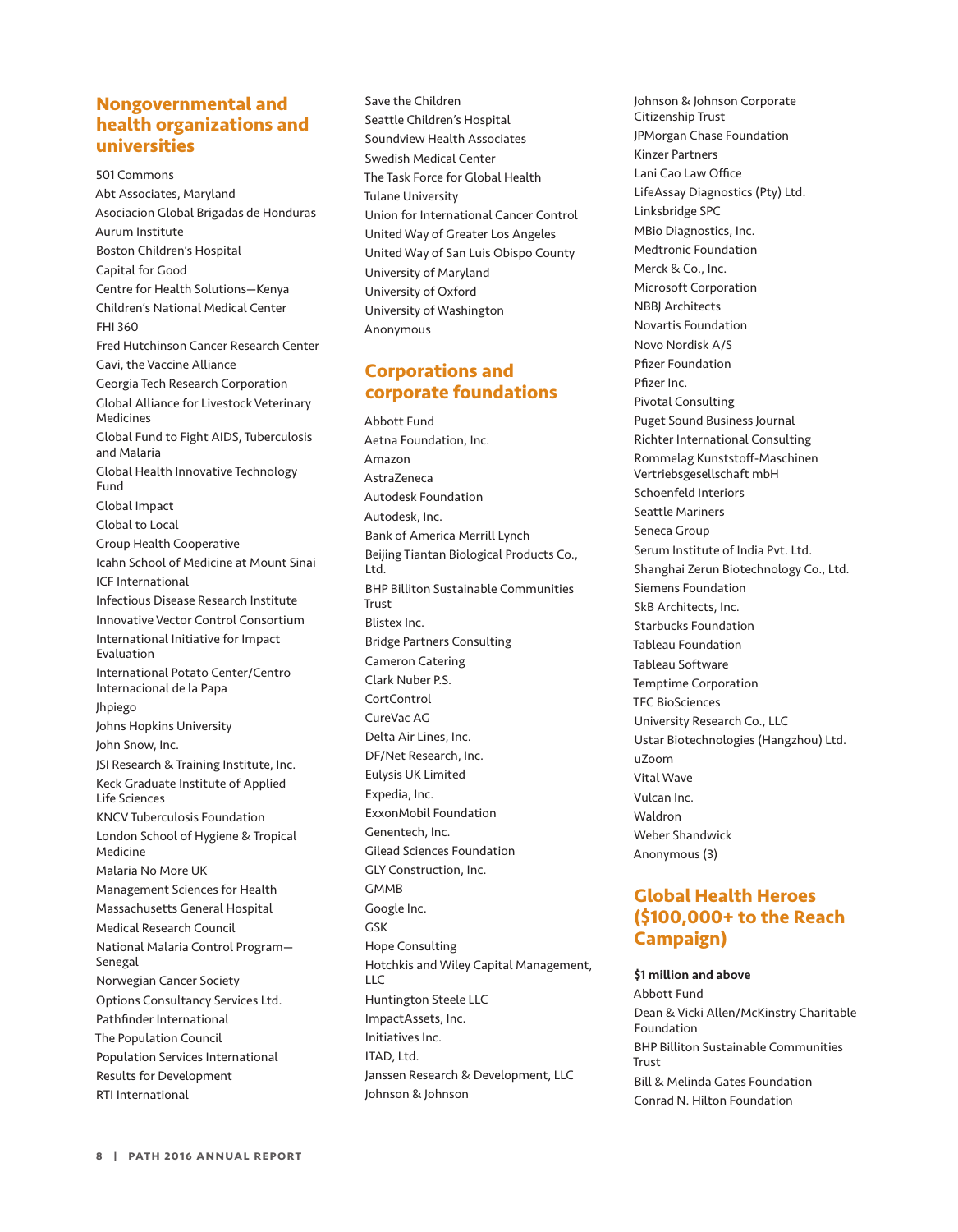Family Larsson-Rosenquist Foundation Johnson & Johnson Family of Companies Contribution Fund Margaret A. Cargill Foundation Tsitsi and Strive Masiyiwa Merck & Co., Inc. Microsoft Corporation Moccasin Lake Foundation The Norcliffe Foundation Novartis Foundation The Pfizer Foundation Sall Family Foundation Tableau Foundation Vattikuti Foundation Anonymous (2)

#### \$500,000–\$999,999

GSK The Horace W. Goldsmith Foundation Medtronic Foundation M.J. Murdock Charitable Trust Starbucks Foundation Anonymous

### \$100,000–\$499,999

Aetna Foundation, Inc. Lisa and Michael Anderson AstraZeneca Amie Batson and Orin Levine Phyllis and Bill Campbell CBRE, Inc. Kelly and Michael Chang Brad and Judy Chase Chevron Corporation The Chisholm Foundation Dr. Molly Joel Coye Steve Davis and Bob Evans de Jonge Family Delta Air Lines, Inc. Stephanie Evans Expedia, Inc. The Frankel Foundation Earl and Mary Kay Gardner Google Inc. Dr. Vaughn Himes and Ms. Martie Ann Bohn Mary Ellen and Pat Hughes James Percy Foundation Keith & Mary Kay McCaw Family Foundation Kinzer Partners Alida and Christopher Latham Lutz Latta In honor of Jeanne Marie and Rhoady Lee Lynn Manley and Lex Lindsey

Martin-Fabert Foundation Dr. Felix Olale Open Road Alliance Pfizer Inc. Charles and Yvonne Pigott Dana I. Pigott Ann Ramsay-Jenkins Paula Rosput Reynolds and Stephen Reynolds Evelyne Rozner and Matt Griffin Satya and Rao Remala Foundation The Seattle Foundation Siemens Foundation Silicon Valley Community Foundation Silver Family Foundation Charles Slaughter Stavros Niarchos Foundation Kathy Surace-Smith and Brad Smith Temptime Corporation Vitol Foundation Dilip Wagle and Darshana Shanbhag The Wells/Burdick Family Martin and Geana Wolfram H.S. Wright III and Katherine Janeway Susan Sheppard Wyckoff Yehong and Janet Zhang Anonymous (8)

# **President's Council (\$10,000+)**

Aetna Foundation, Inc. Dean & Vicki Allen/McKinstry Charitable Foundation Amazon Lisa and Michael Anderson Richard Anderson Kari and Jim Annand Brian Arbogast and Valerie Tarico AstraZeneca Autodesk Foundation Autodesk, Inc. Amie Batson and Orin Levine Bill & Melinda Gates Foundation Branson Family Foundation Bridge Partners Consulting Phyllis and Bill Campbell Kelly and Michael Chang Nicole and Hugh Chang Joseph Charles Brad and Judy Chase Ram and Prasanna Cherala The Chisholm Foundation Bill and Paula Clapp

Lisa and Tom Cohen Conrad N. Hilton Foundation Dr. Molly Joel Coye Ty Cramer and Steve Romein Dr. Susanna Cunningham Leslie Danoff and Lawrence Robbins Maud and Marc Daudon Kathleen and Christopher Davis Steve Davis and Bob Evans Katherine and David De Bruyn de Jonge Family Delta Air Lines, Inc. Sara Dickerman and Andrew Shuman Joseph and Kay Dusek Kathy Edwards Stephanie Evans Expedia, Inc. Dr. Alex Chika Ezeh Family Larsson-Rosenquist Foundation Cynthia Fields Jacinta Fitzgerald Judith Fong The Frankel Foundation Andrew Frey Mike Galgon Earl and Mary Kay Gardner William Gates and Mimi Gates Gilead Sciences Foundation GSK Kathy Gleason Global Impact Google Inc. Adrian Graham Sean Guichon Jens Hilscher and Monica Singhal The Horace W. Goldsmith Foundation Mary Ellen and Pat Hughes Hurlbut-Johnson Fund Bruce and Cris Jaffe Howard and Nancy Johnson Johnson & Johnson Family of Companies Contribution Fund JPMorgan Chase Foundation Patricia Keegan and Tom Lennon Keith & Mary Kay McCaw Family Foundation Kinzer Partners Sara and Mark Kranwinkle Dan Laster Alida and Christopher Latham Lutz Latta Lee Family Kerry Maguire and Tom Stossel Thomas Marano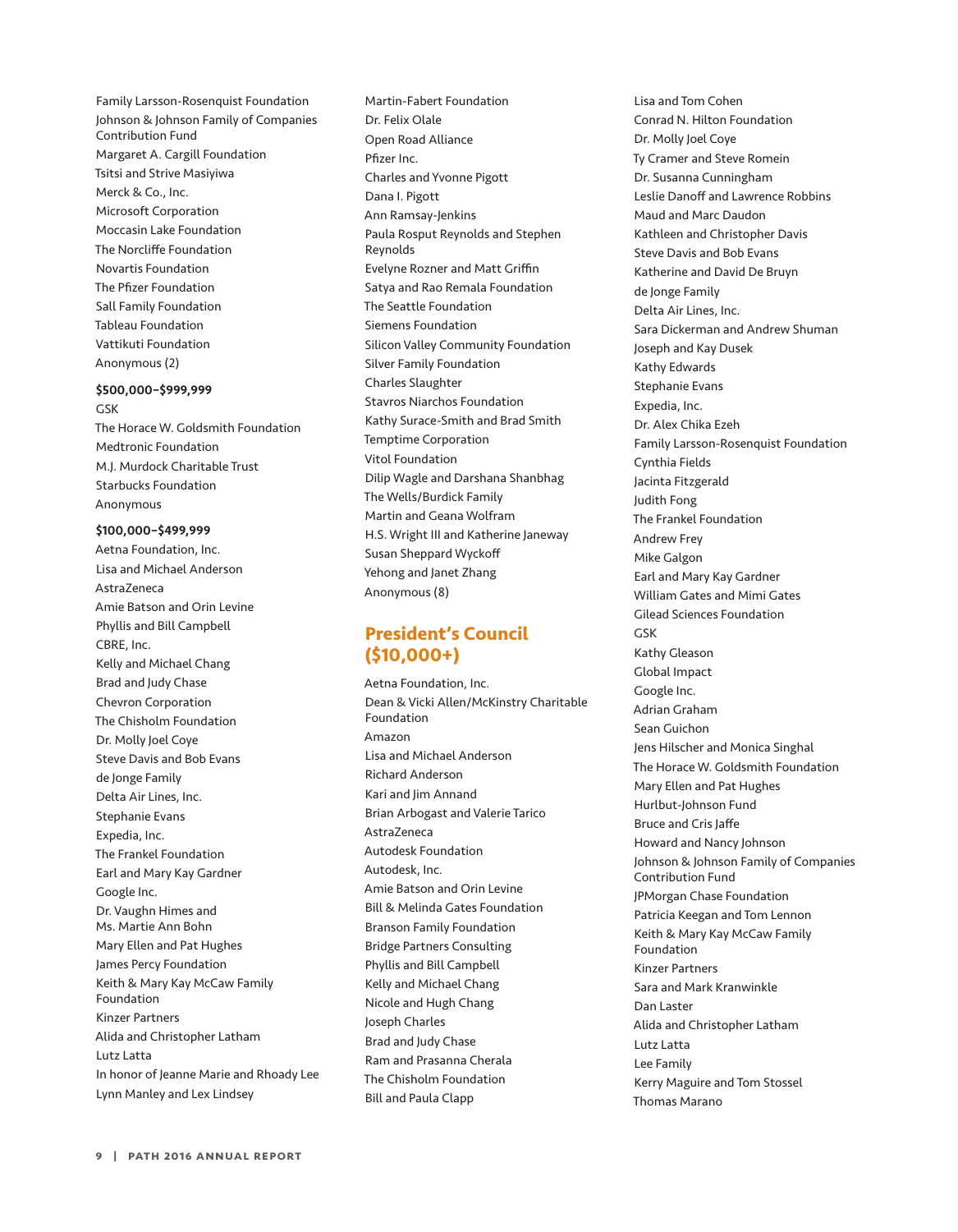Martin-Fabert Foundation Tsitsi and Strive Masiyiwa Brian McAndrews and Elise Holschuh Microsoft Corporation Susan Miller and Kenneth Kendler Tom and Terri Miller M.J. Murdock Charitable Trust Moccasin Lake Foundation NBBJ Architects William and Sally Neukom The Norcliffe Foundation Kathy O'Driscoll Dr. Felix Olale Open Road Alliance Pfizer Foundation Pfizer Inc. Dana I. Pigott John and Megan Pigott Lynn Pigott Mowe and Steve Mowe Ann Ramsay-Jenkins Ren Che Foundation Paula Rosput Reynolds and Stephen Reynolds Evelyne Rozner and Matt Griffin John and Nancy Rudolf Sall Family Foundation Satya and Rao Remala Foundation Schwab Charitable Fund The Seattle Foundation Benjamin Segal and Jacqueline Mahal Shickman Family Foundation Sameer Shikalgar Silicon Valley Community Foundation Silver Family Foundation Charles Slaughter Mary Snapp and Spencer Frazer Patty Stonesifer and Michael Kinsley Dr. and Mrs. Scott C. Stromatt Stroum Family Foundation Kathy Surace-Smith and Brad Smith Gary Tabasinske Tableau Foundation Sarah Temple/Margaret Johnston Temptime Corporation Brad and Danielle Tilden Vanguard Charitable Endowment Vattikuti Foundation Dilip Wagle and Darshana Shanbhag Maggie Walker Joseph Wallin Edus H. Warren III and Linda Warren Heather and James Weimann The Wells/Burdick Family

Wellsprings Family Foundation The Wilson Family Foundation Martin and Geana Wolfram Sarah Wolz and Peter Ory H.S. Wright III and Katherine Janeway David Wu and Richard Hansen Susan Sheppard Wyckoff Yehong and Janet Zhang Melissa Waggener Zorkin Anonymous (19)

# **PATH Associates (\$1,000–\$9,999)**

Andrea and John Adams Robert Alama Tom Alberg and Judi Beck Melissa and Richard Albrecht Dr. Mark Alderson Stephen Alley and Amy Scott Katharyn Alvord Gerlich Lynda and Dean Anderson Mari Anderson and Terry Green Marlee and Mark Anderson Virginia Anderson Richard Andler and Carole Rush Fred and Mary Jo Armbrust Genevieve and John Ashford Patrice and Kevin Auld Kory Avaiusini Bruce Bagley Bainbridge Community Foundation Cynthia Ballard Bank of America Merrill Lynch Megan and Josh Barnard Jillian Barron and Jonas Simonis Kristin and Steven Beaulieu Rick and Amy Beckett Mr. and Mrs. Carl Behnke John Bell Harold Berenson and Laura Ackerman Aiko Bethea Peter Bigot Ed and Heather Blahous Blistex Inc. Jabe Blumenthal and Julie Edsforth Steve Bolliger and Candace Smith Marcy Bordeaux Caroline and Jim Boren Sue and Brad Borgman Catherine Bourdeau David and Laurie Brenner Jonathan and Bobbe Bridge

Kevin and Carol Briscoe Margaret Dodd Britton Brookshire Green Foundation Bill Bryant and Barbara Feasey Victoria Buker Morgan Burdick Suzanne Burke David Burman Jann Butler Bruce Butts Cameron Catering David Campbell Rafael Campos Diana Carey Bob Carlile Stephen Carr Bruce Carter and Jean Enersen Jim Casey Christian Chabot Y.P. Chan and Melanie Hayden Roy and Carolyn Chapel Brian and Allayne Chappelle Sanjay Chheda Elizabeth Choy and James Lobsenz Clark Nuber P.S. The Cleveland H. Dodge Foundation, Inc. Dr. Christopher Cluett Michele and Bill Coady Jayne Coe and Family Dr. Rennie Coit and Alison Kirse Coit Community Foundation for the National Capital Region Community Foundation of Greater Des Moines CortControl Carolyn Corvi and John Bates John Creahan Judy Cromett Dr. Brenda Crowe and Jan Erik Backlund Tom and Suellen Cunningham Mark and Becky Curtis Peter Dahlberg Murray and Daphne David Gordon Davidson Heidi De Laubenfels Pradnya Desh Karen and Jeff DeToro DF/Net Research, Inc. Charles Dickey and Sheila Wyckoff-Dickey Jerry Diercks and Deb Prince Dr. Roscius N. Doan and Dr. Virginia Warfield Emer Dooley and Rob Short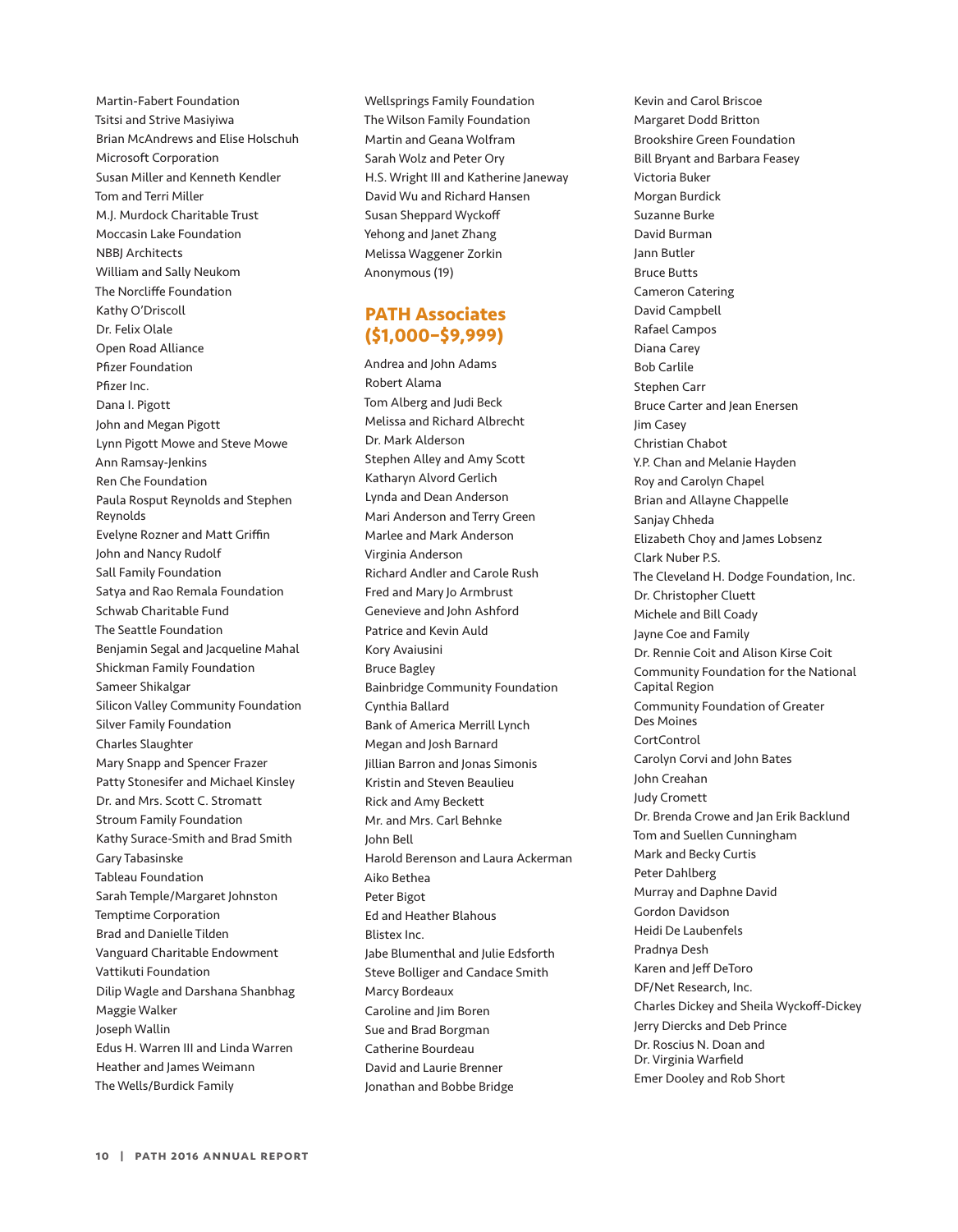Barton and Andrea Duncan Ken Duncan and Tanya Parish Nancy Duncan Karen Dzienkowski Megin and Derek Edwards Joel Eisen Nancy C. Elliot Myra Elliott Catherine Endicott Larry Engel Enterprise Holdings Foundation Bart and Jamie Eppenauer Nancy and Lowell Ericsson George and Elaine Farrant Justin Fay Niels and Denise Ferguson Scott Finfrock Alison Fitch Bert and Candace Forbes Francis and Christine Martin Family Foundation Fred Hutchinson Cancer Research Center Kemper and Betty Freeman Jan Frost Liu Tian Fu Heidi E. Gemperle and Polly Young Genentech, Inc. Steve Gerlock John Giglio and Susan Winckler Sandy and Ken Glass Global Good Fund GLY Construction, Inc. GMMB William Goe Dr. and Mrs. Allen M. Gown Patrick Griffin and Lauren Cadish Group Health Cooperative Charlie Haas and B.K. Moran Jean Hamilton Geir and Amy Hansen Jay Harmeyer/MBI Briana Hart Drs. Laura Hart and Rich Grady Linda Hartzell Dr. Peter Hashisaki Michele and David Hasson Christopher Hastings Cat Hayes Dr. F. Ann Hayes Hayes Family Fund Stacy Hecht Jean-Francois and Catherine Heitz Chris and Victoria Helm

Robert Henry and Lee Foote Delney and Andrew Hilen Dr. Vaughn Himes and Ms. Martie Ann Bohn Alexander Hinz Hung Ho David and Sue-Ann Hohimer Deborah Hopkins and Oliver Nanassy Hotchkis and Wiley Capital Management, LLC Huntington Steele LLC Cal and Lisa Huntzinger ImpactAssets, Inc. Anneliese Infeld Sanjay and Seema Jejurikar Jewish Community Federation Johnson & Johnson Barb and Chris Jones Rebecca Jones Mark and Vicki Kane Amy Sisi Kapp Catherine Karimov Philip Kastellec and Megan Tallmer Leslie Kellogg Nora and Geoffrey Kenway William Ketcham Anne and Lee Kilcup Leah Klein Gary and Marilyn Kneepkens Diana Koala, MD Michael Kollins and Allison Augustyn John and Traudi Krausser Jody and David Kris Tami and Kurt Lamp David Landau and Tanya Brunner Toni Langlinais Lani Cao Law Office Earl and Kristin Lasher Conrad and Winnie Lee Lyn Sullivan Lee and Doug Lee Tim Lee James Leslie and Jeanne Tweten Vicki Leslie and Richard Weening Leslie Fund, Inc. Dan Levitan and Stacey Winston-Levitan Don and Carla Lewis Patrick and Cindy Liao Ann Lin and Lucienne Wu Georgie Lindquist Linksbridge SPC Gary Locke Ellen Look and Tony Cavalieri Scott Louvau Weimin Lu

Libby and Nick MacPhee Richard and Dianna Mahoney Karl and Margaret Marcuson Charles and Susan Martin James Mason Dr. John Mason Miciah Masters Masterson/Blevins Mayer-Nyeu Charitable Fund Lisa and Patrick McCabe Bruce McKinney McMinn Foundation Scott McNulty Merck Partnership for Giving Marshal Merriam Lawrence and Bernie Meurk Peter Miller and Jean Johnson Minerva Strategies, LLC Jens Molbak Monty and Tiffany Montoya Peggy Morrow James Mouradian Gregory Muren Neal, Paul, and Max Myrick-Teske Yeganeh and Nader Naini Dan Narloch National Philanthropic Trust Beth Nelson Bob and Toni Newton Ann and Jeffrey Norman North Georgia Community Foundation Roger Nyhus Robin O'Brien and Frank Kuykendall Mary Odermat Tom and Linda Mae Ohaus Mary Pat and John Osterhaus Doug Palm and Deborah Lyman-Palm Neris Palunis Norma Pawley and Jason Gans Mark Peterson Louise Pietrafesa Pivotal Consulting Olivia Polius and Victor Burton Lucy and Herbert Pruzan Puget Sound Business Journal Erick and Marta Rabins and Family Chip Ragen Michael Raineri Sue Ramaglia Helen Ranney and Family Judy Rea and Jim Diamond Jennifer and Erik Renaud Carrie Rhodes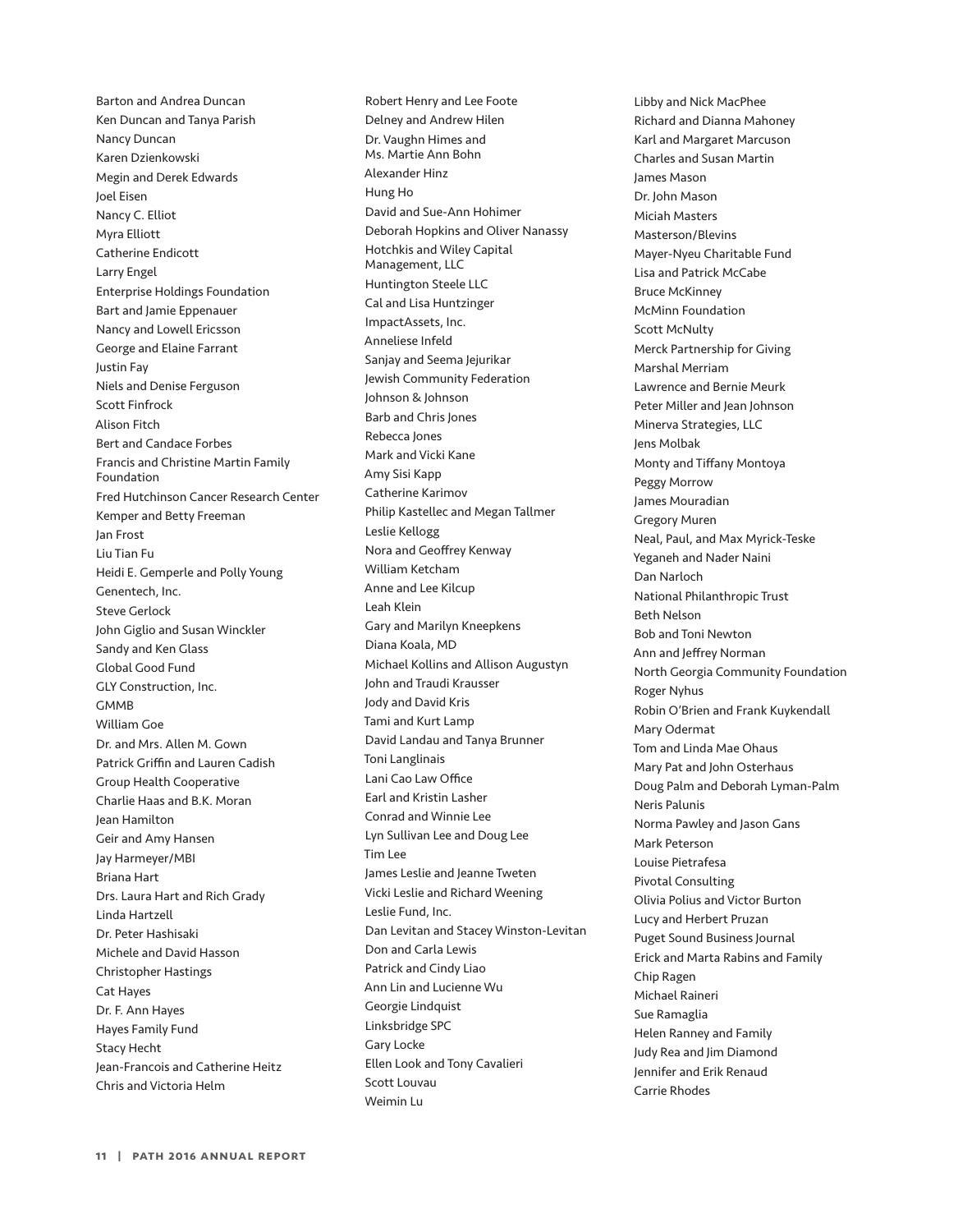Chris Richey Richter International Consulting Catherine and Thurston Roach Richard and Bonnie Robbins Evan Roberts Chris and Ann Robinson David and Valerie Robinson Amanda and Matt Rosauer Keith Rowe and Ann Stover Glenn and Laura Ruskaup Irada Sadykhova Heidi Saikaly The San Francisco Foundation Larry and Kelly Sanderson Jean and Jack Sargent Jennifer Sargent Larry Sauve Schoenfeld Interiors Benn Schreiber and Liz Hunt Seattle Mariners Laine Seeley Seneca Group Leslie and Dan Shapiro Dan Shih Gretchen and Chuck Shively Dave Siegfried and Luke Stroud Ben Sihota Paul M. Silver and Christina Marra Narinder Singh and Supreet Kaur Audrey Siu SkB Architects, Inc. Kristina Skrehot Robin Smiley Nancy Lee Smith Helen Sofaer and Luke Caldwell Larry and Elizabeth Soriano Soundview Health Associates Christina Spadoni Rick Spencer Jonathan Sposato Krish Srinivasan Mike and Kathy Stanley Starfish Foundation Russ Stein Richard Steketee and Katy Irwin Elizabeth Strickland Kathryn and Robert Strong Dave Swan and Sandra Canepa-Swan Dick and Tilda Swanson Swedish Medical Center Daniel Syrdal Alicia Taber Edward and Victoria Tackenberg

Cara Lyn Tangen and Richard Barbieri Bill and Katie Teplicky Brian Theyel and Elizabeth Sullivan Bonnie Thie and Randy Cowart Thor and Donna Thorson Alex and Alicia Thrasher Barry and Marjorie Traub Brookes and Judy Treidler Dave and Victoria Trimmer Janet and Doug True Wayne Tsuji and Judith Jeffers Cecilia and Bruce Tung Thor Tyson and Paige Embry Diane Undi-Haga United Way of Greater Los Angeles United Way of San Luis Obispo County Jesse and Janet Urias uZoom John Vadino and Mary Kay Bisignano-Vadino Janet and Stan Vail Cory Van Arsdale and Melissa Yeager Nicholas Vavra Lisa and Sam Verhovek Ajarie Visessiri Anne Von Rosenstiel Steve Voorhees Vulcan Inc. Tom and Pamela Waldron Waldron The Walt Disney Company Foundation Steve Warkany Ruth and Todd Warren Weber Shain Foundation David and Marsha Weil Elon Weiss Edward Wenger Lucy A. Weston Whatley Foundation Mark Wheeler, MD Roy and Rhonda Whitehead Turi Widsteen and Keith White Kathleen and John Wilcox Nancy and Andrew Willner Jan and Lawrence Wilson Carol Wolf Bill and Elissa Wolf-Tinsman Ann Wyckoff Nathan and Susan Yost Jane Zalutsky and Mark Kantor Neil Zanella Paul and Margot Zimmerman Anonymous (104)

# **Catalyst Circle (\$1,000+ per year for five years)**

Andrea and John Adams Dean & Vicki Allen/McKinstry Charitable Foundation Patrice and Kevin Auld Bruce Bagley Amie Batson and Orin Levine Rick and Amy Beckett Ed and Heather Blahous Catherine Bourdeau Bill Bryant and Barbara Feasey Victoria Buker Morgan Burdick Kelly and Michael Chang Nicole and Hugh Chang Ram and Prasanna Cherala Michele and Bill Coady Dr. Rennie Coit and Alison Kirse Coit Dr. Molly Joel Coye Dr. Susanna Cunningham Mark and Becky Curtis Maud and Marc Daudon Kathleen and Christopher Davis Steve Davis and Bob Evans Katherine and David De Bruyn Dr. Roscius N. Doan and Dr. Virginia Warfield Nancy Duncan Megin and Derek Edwards Nancy C. Elliot Larry Engel William Gates and Mimi Gates Heidi E. Gemperle and Polly Young Sandy and Ken Glass Kathy Gleason GLY Construction, Inc. Dr. and Mrs. Allen M. Gown Drs. Laura Hart and Rich Grady Linda Hartzell Dr. F. Ann Hayes Jean-Francois and Catherine Heitz Michael and Desislava Hite Bruce and Cris Jaffe Sanjay and Seema Jejurikar Patricia Keegan and Tom Lennon Leah Klein Gary and Marilyn Kneepkens Diana Koala, MD Michael Kollins and Allison Augustyn Toni Langlinais